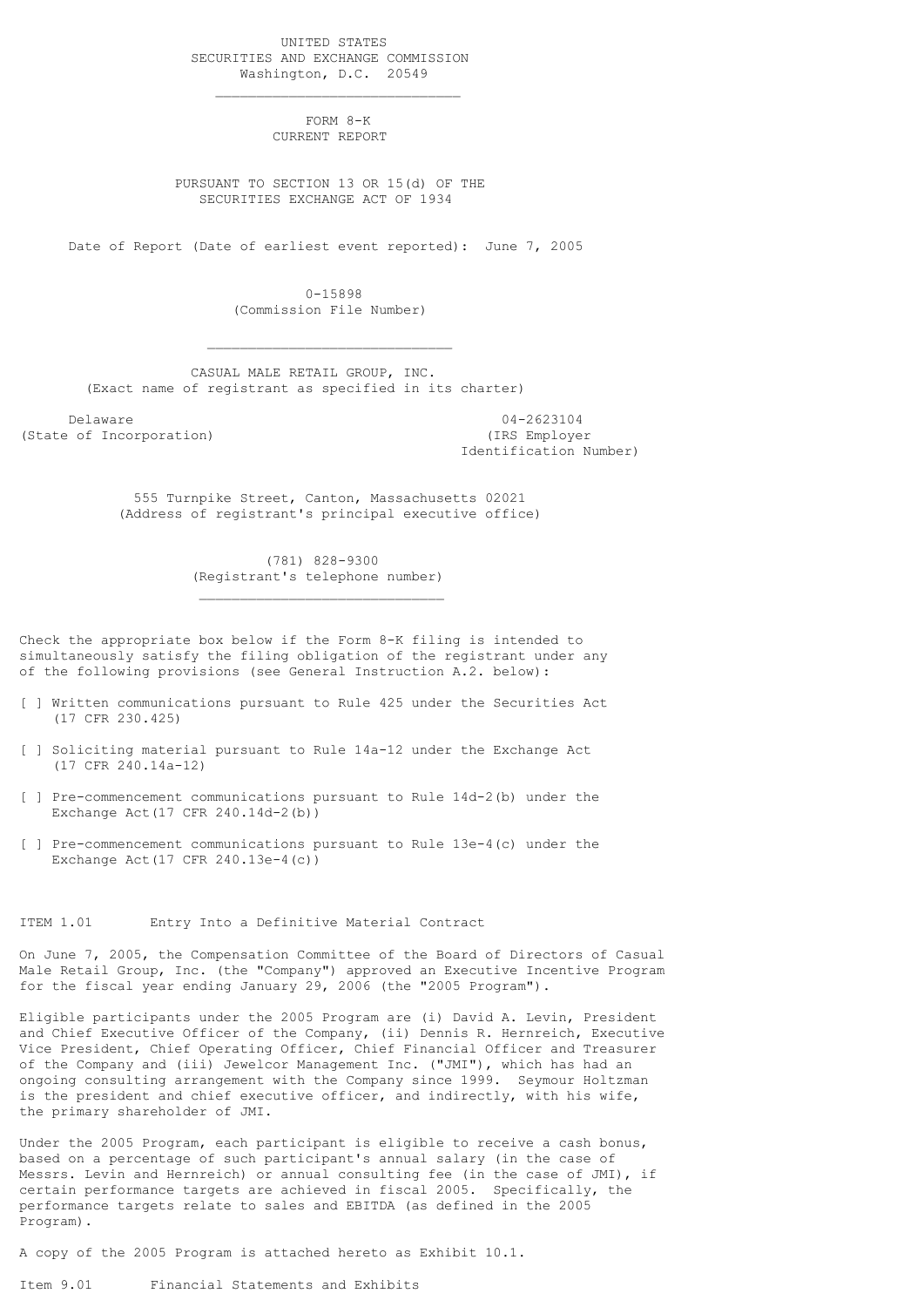#### (c) Exhibits

Exhibit No. Description

- ----------- ------------ Casual Male Retail Group, Inc. Executive Incentive Program for the fiscal year ending January 29, 2006.

# SIGNATURES

Pursuant to the requirements of the Securities Exchange Act of 1934, the registrant has duly caused this report to be signed on its behalf by the undersigned, thereunto duly authorized.

> CASUAL MALE RETAIL GROUP, INC. By: /s/ Dennis R. Hernreich

 --------------------------- Name: Dennis R. Hernreich Title: Executive Vice President and Chief Financial Officer

Date: June 9, 2005